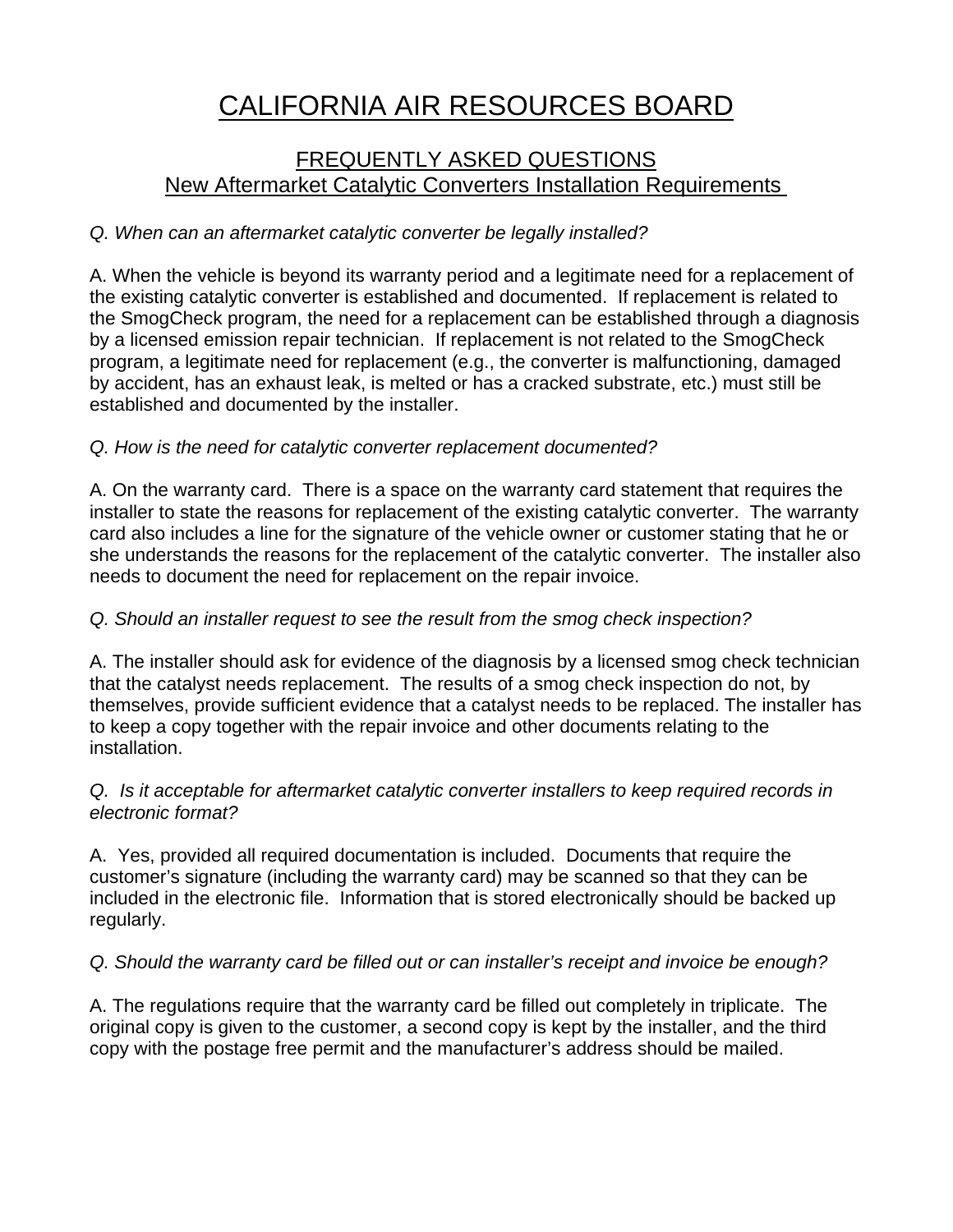*Q. In cases where an emission-repair shop sublets a catalytic converter replacement to another business (e.g., a muffler shop), which repair shop is responsible for having the vehicle owner sign the warranty card and for distributing the copies.* 

A. Proper processing of the warranty card will result in a signed copy provided to the vehicle owner, the shop that installs the converter, and the converter manufacturer. Options to achieve that result include:

- 1. If the emission-repair shop has a supply of warranty cards, the customer can sign a blank card before the vehicle goes to the sublet shop for the converter replacement. The sublet shop can then complete the remainder of the card, keep a copy for itself, and send the remaining two copies back with the vehicle to the emission-repair shop. The repair shop would send the postage paid copy to the manufacturer, and provide the remaining copy to the owner. The emission-repair shop should make a fourth copy for its records in keeping with normal practices for Automotive Repair Dealerships (ARDs).
- 2. Upon picking up the vehicle from the shop that installs the converter, the emissionrepair shop representative may sign or initial the warranty card (as the customer) provided that space is reserved for the vehicle owner to also sign when the vehicle is ready to be returned. The installation shop should retain its copy (with the signature of the emission-repair shop representative). Once the vehicle owner has signed the remaining two copies, the postage page copy should be sent to the manufacturer, and the remaining copy should be provided to the owner after a fourth copy is made for the records of the emission-repair shop.

#### *Q. If a converter replacement is sublet, which repair shop is responsible for diagnosis of the existing catalytic converter to determine if it is in need of replacement?*

A. The repair dealership that performs the catalytic converter replacement/installation is responsible for ensuring that the conditions under which aftermarket catalytic converter installation is permitted have been satisfied. A representation by another shop that an aftermarket catalytic converter may be legally installed is not by itself an adequate basis upon which to conduct the replacement.

### *Q. How can I find out if the vehicle is still under warranty?*

A. Installers may reference the vehicle owner's manual/warranty booklet or contact the vehicle manufacturer or its representative to verify the applicable OEM converter warranty. The vehicle's odometer reading can then be compared to the mileage covered under warranty.

#### *Q. Federal vehicles are not listed in California application catalog. How do I determine what catalytic converter to install on a federal vehicle?*

A. Find a catalytic converter exempted for a California vehicle that is of the same make, model, and model year as the federal vehicle, except for the engine family. Install the catalytic converter on the federal vehicle and make a note on your invoice and warranty card that it is a federal vehicle.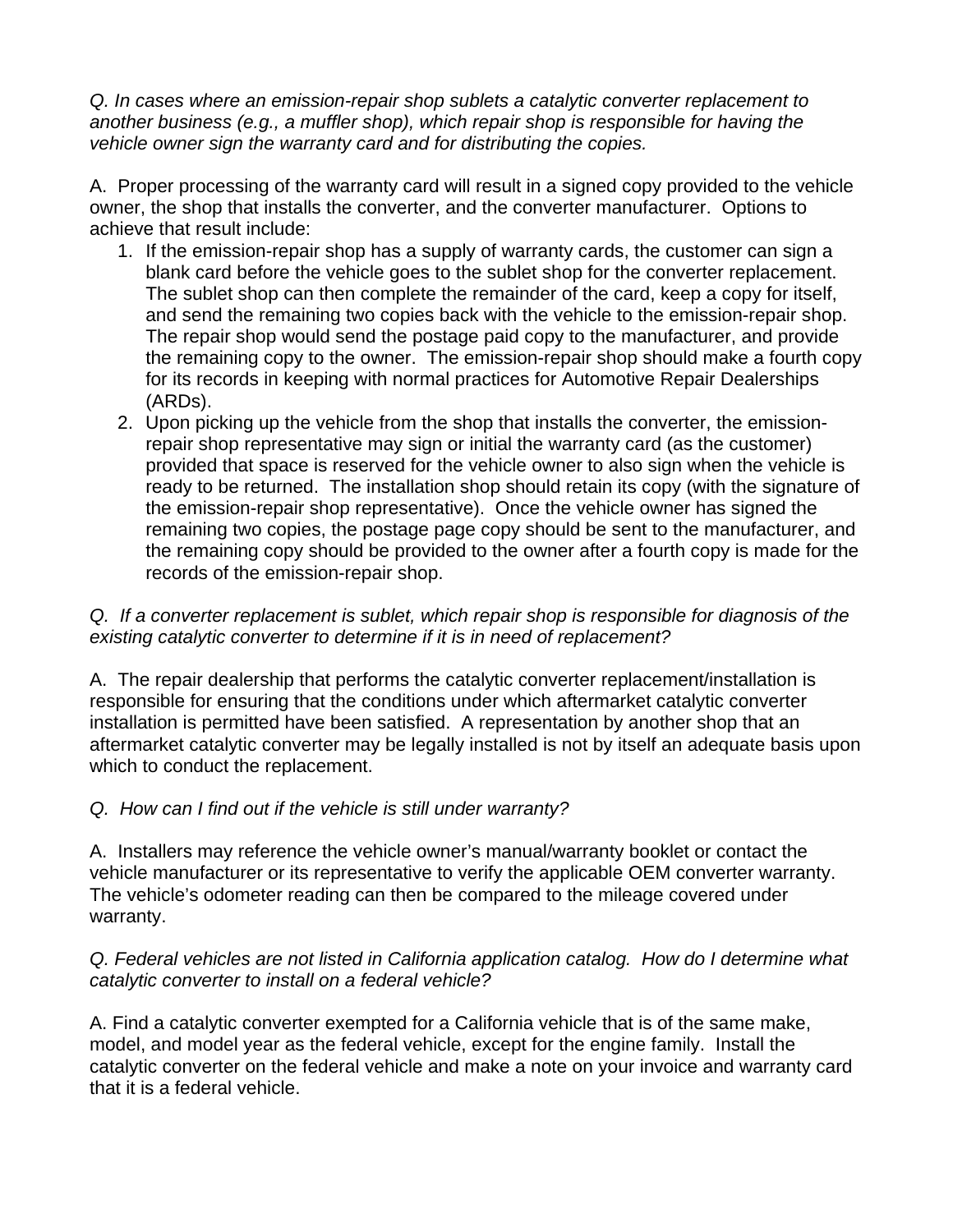*Q. If I have a catalytic converter model that has been exempted for various vehicles, why can't I install it on other vehicles regardless of the different part numbers listed for each vehicle, if it can fit?* 

A. Part numbers are assigned by catalytic converter manufacturers based on several factors, which may include location of the oxygen sensor, pipe size, size and shape of the exhaust system, catalyst model/series, etc. Where the physical differences are not significant, a manufacturer may assign several vehicle makes and models the same part number. However, occasionally, installers may have to rely on distributors to get the part they need when the vehicle comes in the shop, rather than try to stock for all vehicles. Also, they should not rely on a particular manufacturer to allow for flexibility in finding the right catalytic converter when they need it.

### *Q. How do I find the correct catalytic converter before purchasing one?*

A. CARB has a summary list of exempted aftermarket catalytic converters at [www.arb.ca.gov/msprog/aftermktcat/aftermktcat.htm.](http://www.arb.ca.gov/msprog/aftermktcat/aftermktcat.htm) Once you open the list, you can quickly scan the rightmost column for the vehicle make and class. The Executive Order (EO) number for the vehicle can then be identified on the left column. The EO hyperlink provides access to the pdf copy for that particular EO number, which also contain the vehicle application list. From the vehicle application list, you can check if your specific vehicle is listed and the corresponding part number assigned for it. You can search for other manufacturers if the vehicle is not listed in the EO you first searched.

### *Q. The EO# that I'm checking on ARB's web site does not come up?*

A. A newly issued EO is not uploaded to ARB's web site automatically. However, the summary list is updated as soon as the EO is issued. If the EO is not shown on the web site, you can call the manufacturer and ask if your vehicle is listed under the EO, for OBD II application, if you know the engine family number of your vehicle.

*Q. A customer came in with a missing catalytic converter on a vehicle that is still under warranty. Can I install an aftermarket catalytic converter for this vehicle?* 

A. No, because the converter is still within its warranty period. Non-OEM aftermarket catalytic converters can be legally installed only on vehicles that are beyond their warranty period.

#### *Q. What if the engine family number is no longer available under the hood?*

A. Use the make, model, and model year information to locate similar vehicles in ARB's summary list and determine the appropriate catalytic converter.

*Q. Can aftermarket catalytic converters exempted under this new regulations be used to replace one for my customer's diesel truck?* 

A. No. ARB's regulations for non-OEM aftermarket catalytic converters apply only to gasoline powered vehicles. Similar provisions currently do not exist to allow lower performing non-OEM catalytic converters for use on diesel powered vehicles. Therefore, replacement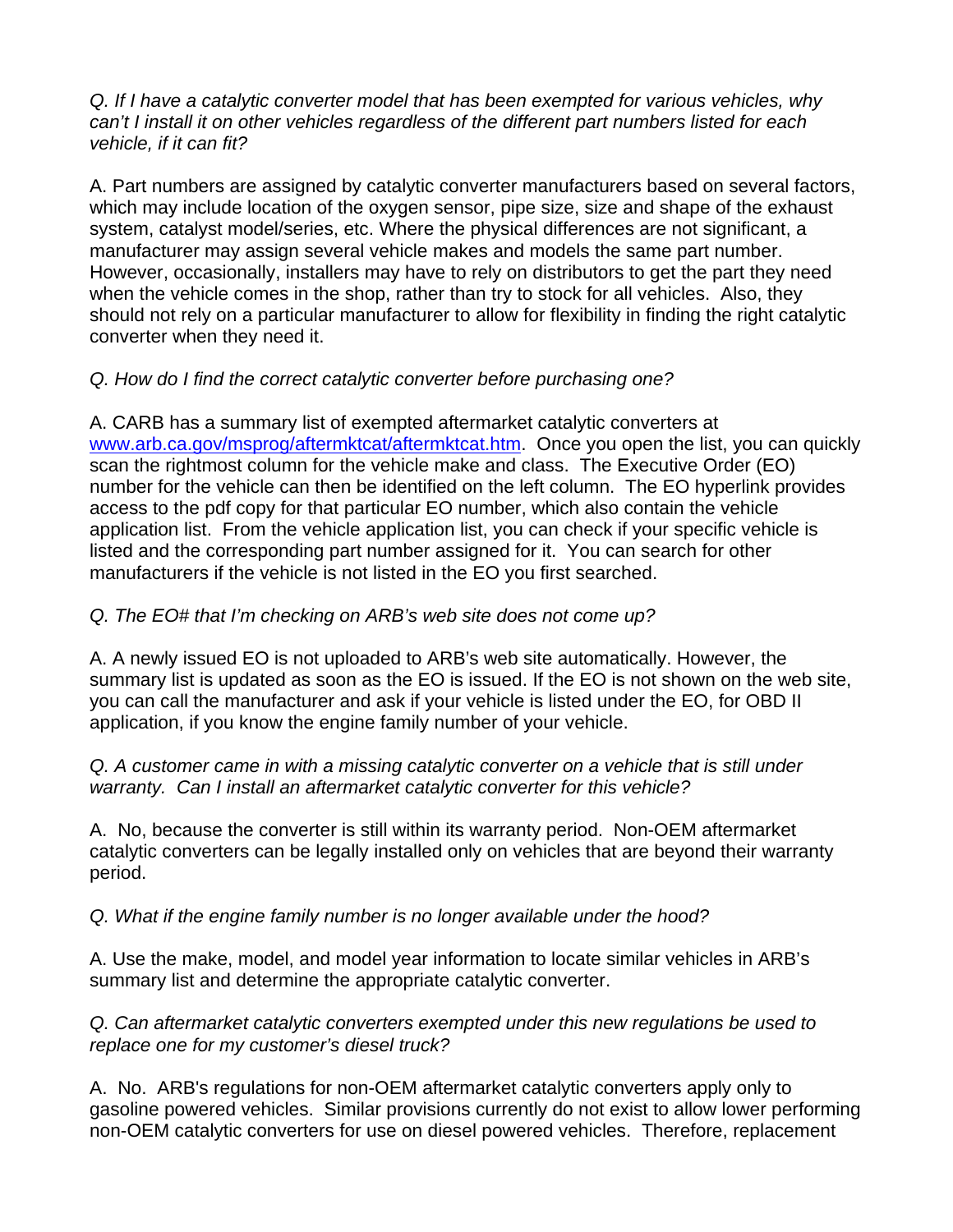catalytic converters intended for use on diesel vehicles, like all other emission control devices, must be functionally identical to the component originally installed by the vehicle or engine manufacturer.

# *Q. Can an installer adjust the converter installation in cases where the size of the inlet and outlet pipes don't match the exhaust system (for example, by welding in pipe size adaptors)?*

A. No. The fact that the pipe sizes don't match is an indication that the catalytic converter part number is not approved for use on the specific vehicle model in question. Therefore, the installation would not be legal, and the vehicle would be subject to failing visual inspection results during a Smog Check.

ARB staff understands that requiring different part numbers for converters with different pipe sizes (when the converters are otherwise comparable) may result in an installation shop having to stock an excessively large number of different parts to service its customer base. To address this issue, the staff has discussed with converter manufacturers the possibility of approving multiple part numbers for the same application where the difference between the parts is only the inlet and outlet pipe sizes. This would permit installers to stock fewer unique parts and to use adaptors to match the inlet and outlet pipes to the exhaust system without misapplication of the parts. However, converter manufacturers stated that having this approach may be confusing to the installers; since installers differ in their capabilities to use adaptors, having multiple part numbers could cause some to order parts that do not fit the vehicle(s). In any event, the requirement that the specific part number of the catalytic converter must be approved for use on the vehicle model in question would remain unchanged, and is a key element in determining if an installation is legal.

# *Q. What if none of the manufacturers makes the catalytic converter for the vehicle of interest?*

A. This is becoming rare; however, in a worst case scenario, the owner can apply for a waiver from BAR, if nothing is available and the vehicle is due for registration.

*Q. If a converter designed to meet the requirements that applied before January 1, 2009, fails under warranty, an equivalent replacement would no longer be legal for installation, and an upgrade to a converter meeting the new requirements would be necessary. How is the cost difference to be handled?* 

- A. The manufacturer would have two options in honoring the warranty:
	- 1. Provide a catalytic converter designed to meet the new requirements at its own cost.
	- 2. Provide a credit to the vehicle owner equivalent to the cost of the failed aftermarket converter that could be applied to the purchase of a converter meeting the new requirements.

### *Q. What are the conditions under which the manufacturer must honor the warranty?*

A. Aftermarket catalytic converters must be warranted for 5 years or 50,000 miles from defects in materials or workmanship. The warranty covers loss of conversion efficiency, detection of a malfunction within the converter by the vehicle's OBD system, corrosion of the converter shell and end-pipes, and faulty welding that occurs during the course of normal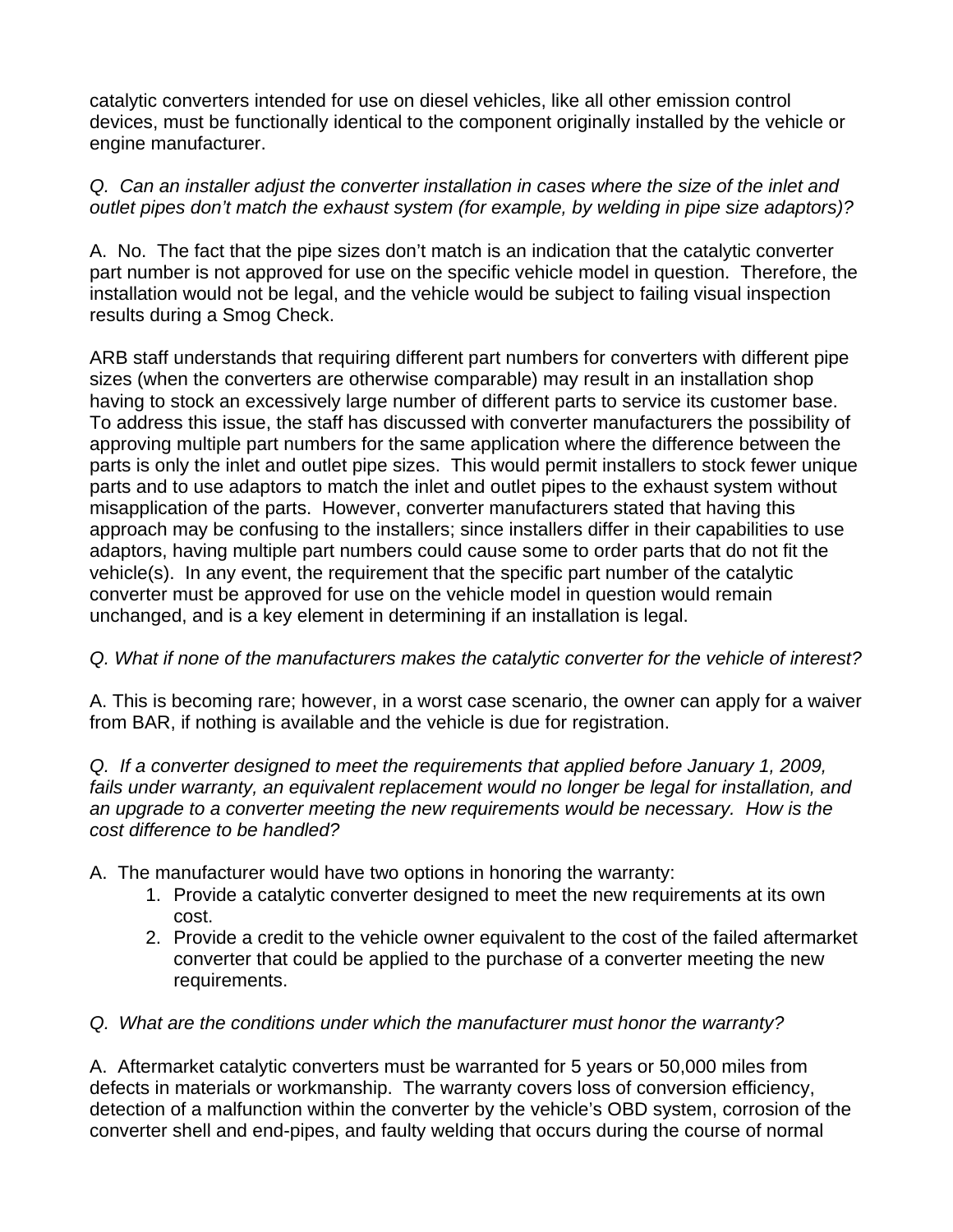usage. Abnormal engine operation, including overfueling, the presence of engine misfire, of excessive oil consumption would not constitute normal use, nor would physical damage to a converter caused by road debris or vehicle accidents.

Should an installer or vehicle owner believe that their warranty claim was unreasonably denied by the converter manufacturer, the ARB staff is available to investigate and possibly mediate such a claim.

### *Q. Is the warranty transferrable?*

A. Yes, transfer of ownership does not void the required warranty provided the new owner is also given the warranty card and/or other necessary information to document the converters purchase and installation.

#### *Q. Is there a requirement to physically retain the replaced catalytic converter for a period of time?*

A. The United States Environmental Protection Agency (USEPA) requires installers of aftermarket catalytic converters to retain the replaced converter for a period of 15 days. This requirement is enforced by the USEPA. The following link provides additional information on USEPA requirements: http://www.epa.gov/otaq/cert/factshts/catcvrts.pdf.

### *Q. What is the penalty for a violation of the law?*

A. Catalytic converter falls under California anti-tampering law. The law is designed to prevent tampering with pollution control devices on California vehicles. The anti-tampering law is Vehicle Code Section 27156 and covers all pollution related systems and devices on a motor vehicle. A violation of this law may also include a parallel violation of California Business and Professions Code Sections 17200 and 17500. Judges usually impose penalty based on the severity of the offence and whether a repeat offender is involved, and a fine of up to \$2,500 for each violation may be assessed, as well as some jail time.

*Q. What if the installer down the street is not following the law and I keep losing customers to his shop, what do I do?* 

A. You can call ARB's 800 number and provide as much information as possible to enable inspectors to visit the shop and conduct investigation of the shop's practices. The information you provided will be kept confidential.

### Common Abbreviations

- PC = Passenger car
- LDT1 = Light-duty truck 1, e.g. Toyota RAV4, Honda CVX, Suzuki Swift, etc
- LDT2 = Light-duty truck 2, e.g. Astro Van, Toyota Sienna, Nissan Quest, Frontier, 4Runner
- MDV = Medium-duty vehicle, e.g. Chevy Tahoe, Nissan Titan, Ford F-150, etc.